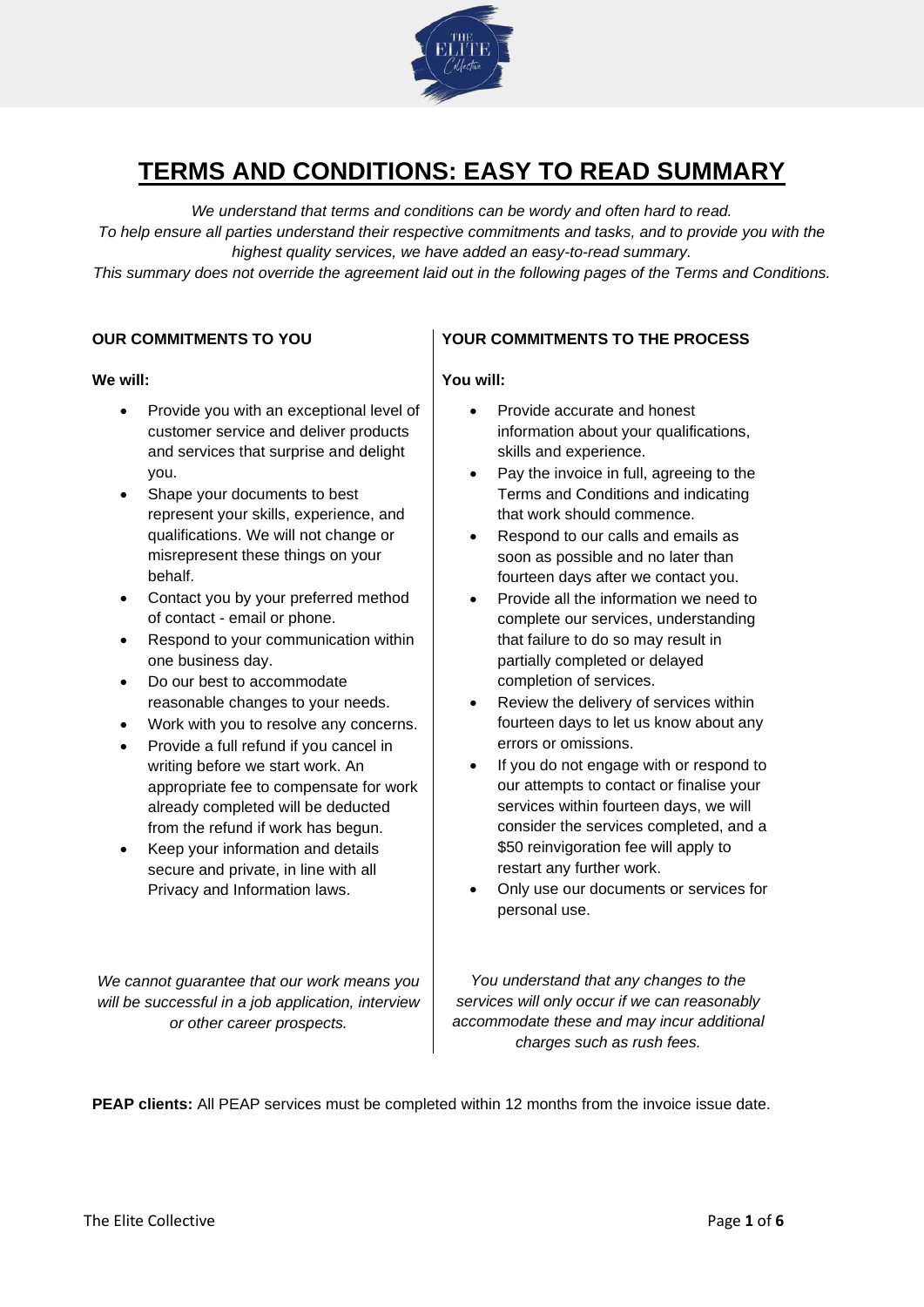

# **TERMS AND CONDITIONS**

### **Definitions**

"You" means the individual or company addressed on the invoice for Services.

"Services" means all Services supplied by The Elite Collective to You and includes any advice or recommendations.

"The Elite Collective", "Us", "Our", and "We" means any representative, contractor or employee of The Elite Collective company who communicates or provides Services on behalf of the company to You.

"Price" means the Price payable for the Services as agreed between The Elite Collective and the Client in accordance with Clause 6 of these Terms and Conditions.

#### **1. AGREEMENT**

- 1.1. By making full payment of the invoice issued to You, You have engaged Our Services, accept Our offer to act, and accept all Terms and Conditions contained in this document.
- 1.2. Once You have agreed to these Terms and Conditions, they are binding and can only be amended with the written consent between You and The Elite Collective.

#### **2. DISCLAIMER**

2.1. Our resume writing Services do not guarantee or assure an interview for any position You subsequently apply for or guarantee the offer of a position or any other desired outcome.

#### **3. DELIVERY OF SERVICES**

- 3.1. The Services to be provided are those selected by You as per The Elite Collective Website or quotation and are listed on the invoice.
- 3.2. Communication required with You to complete the Services:
	- 3.2.1. Shall occur via telephone, email and other electronic methods as appropriate.
	- 3.2.2. We commit to responding to you within one (1) business day.
	- 3.2.3. If We are unable to contact You via Your preferred communication method, we will attempt to contact you by telephone and email. We shall not be liable if an email or other electronic message is intercepted and Your personal or sensitive information is stolen by a third party.

#### 3.3. All Services:

- 3.3.1. Will be delivered via email and other electronic methods;
- 3.3.2. Will use the accurate and correct information You provide to enhance the presentation of your skills, experience and other information;
- 3.3.3. Will not change or misrepresent your skills, experience and other information;
- 3.3.4. Will be completed and delivered by the mutual day and time agreed between You and The Elite Collective representative prior to invoicing; and
- 3.3.5. May be delivered in separate instalments, as agreed with You.
- 3.4. Any changes to the scope of Services by You:
	- 3.4.1. Will only be accepted by The Elite Collective if there is an appropriate timeframe and capacity available to deliver the Services; and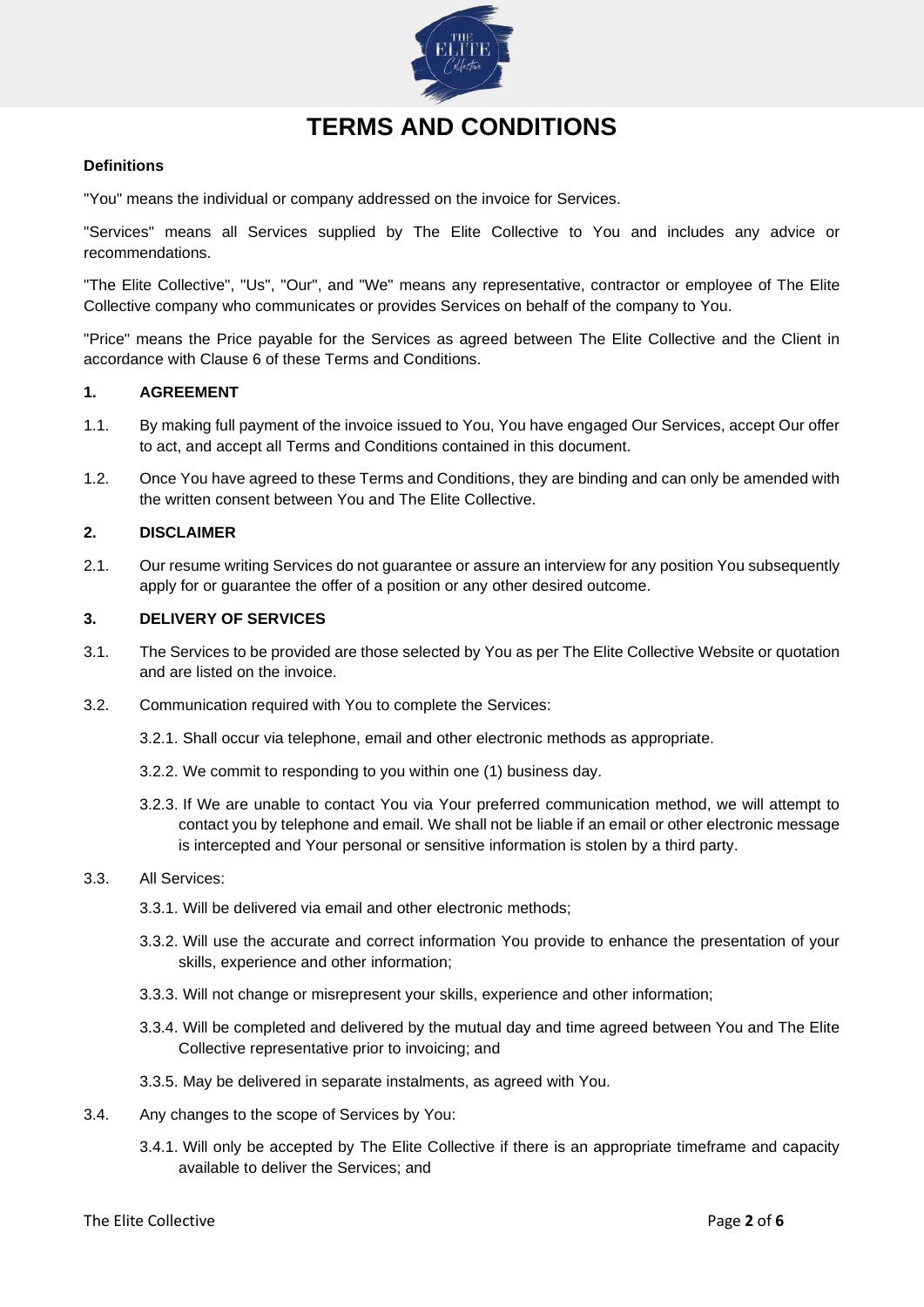

3.4.2. Will incur additional costs as outlined in the Payment Terms.

- 3.5. The failure of The Elite Collective to deliver shall not entitle either party to treat this contract as repudiated.
- 3.6. The Elite Collective shall not be liable for any loss or damage due to failure by The Elite Collective to deliver the Services (or any of them) promptly or at all.

# **4. PARTNER EMPLOYMENT ASSISTANCE PROGRAM (PEAP) SERVICES**

- 4.1. Services engaged using the Partner Employment Assistance Program (PEAP) will be provided as per Clause 3, Delivery of Services.
- 4.2. Due to the complex nature of providing PEAP Services, You will have up to twelve (12) months from the invoice's issue date to work with Us to complete all Services engaged.
- 4.3. Any PEAP Services not completed within twelve (12) months from the issue date of invoice will be forfeit unless prior written agreement is obtained from Us.

#### **5. YOUR RESPONSIBILITIES**

- 5.1. You understand and agree that:
	- 5.1.1.The Elite Collective delivery of Services does not guarantee an interview or successful job application.
	- 5.1.2.Any information you provide about your skills, experience, qualifications and other topics necessary to complete the Services must be accurate and correct.
	- 5.1.3.Failure to promptly provide complete and/or accurate information may result in:
		- 5.1.3.1. The delivery of partially completed Services Using the information available;
		- 5.1.3.2. Or the delivery of Services after the mutually agreed delivery date.
- 5.2. To ensure the provision of Services, You must:
	- 5.2.1.Comply with these Terms and Conditions and all of Our reasonable requests or requirements in the provision of Services.
	- 5.2.2.Pay Us the Price and any other amounts payable to Us under these Terms and Conditions complying with the Payment Terms.
	- 5.2.3.Provide Us with accurate information required to perform the Services within the mutually agreed timeframes discussed during quotation.
	- 5.2.4.Review the Services delivered for accuracy, quality and completeness, and provide instructions to adjust those Services within fourteen (14) days of delivery.
	- 5.2.5.Review the final delivery of Services for accuracy, quality and completeness within fourteen (14) days of delivery and notify The Elite Collective of any alleged defect, shortage in quantity, errors, omissions or failure to comply with the description or quote in writing as outlined in Clause 5, Errors and Omissions.
	- 5.3. If You do not respond to our emailed request for review and approval of the Services delivered within fourteen (14) days:
		- 5.3.1. We will assume that You consider the Services to be fulfilled.
		- 5.3.2. To recommence work outside of this fourteen (14) day period, the reinvigoration fee outlined in Payment Terms 6.5 will be applicable.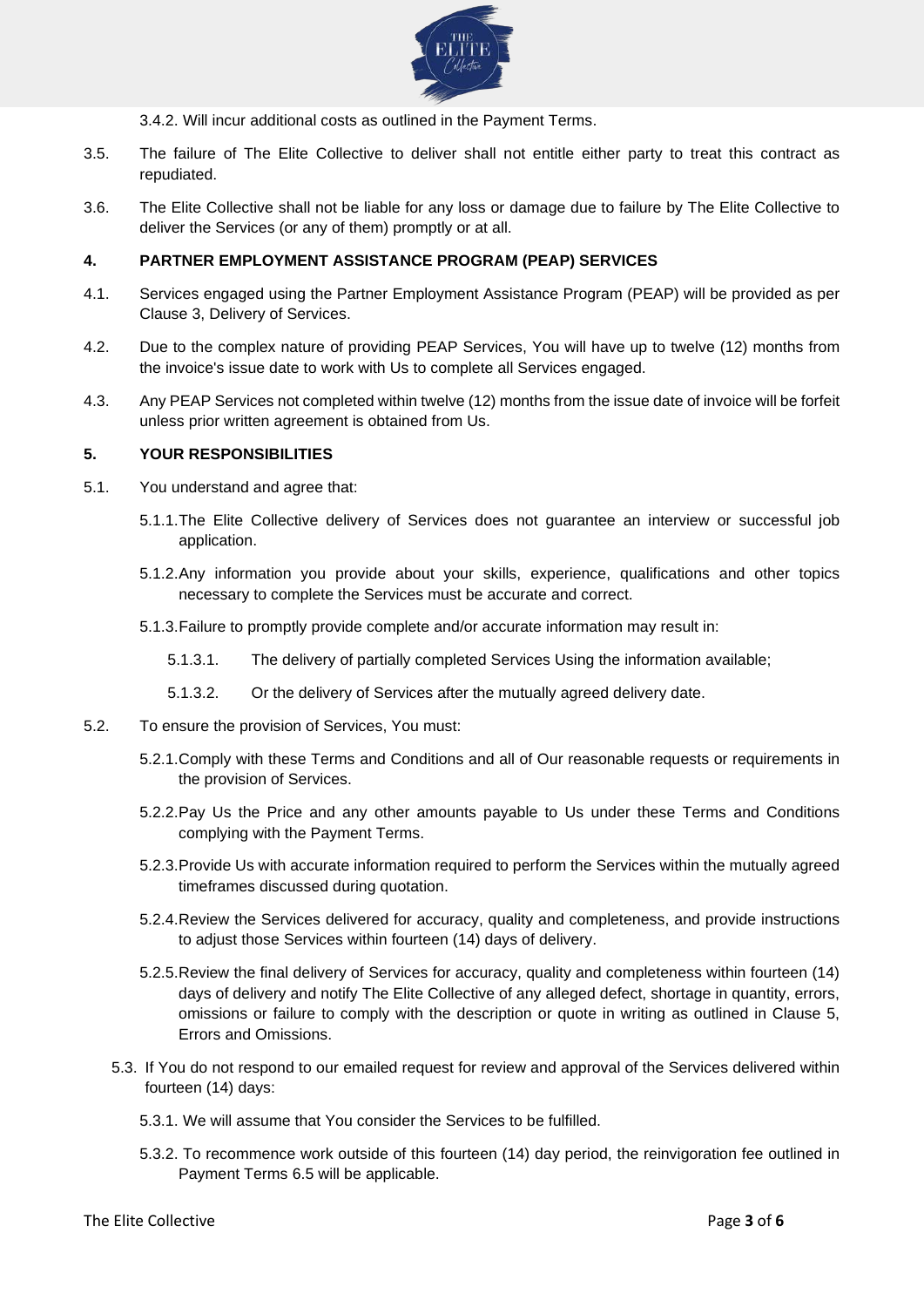

# **6. ERRORS AND OMISSIONS**

- 6.1. You shall inspect the Services on delivery and within fourteen (14) days of delivery and notify The Elite Collective of any alleged defect, shortage in quantity, errors, omissions or failure to comply with the description or quote in writing.
- 6.2. We will inspect the Services within a reasonable time following delivery if You believe the Services are defective in any way.
- 6.3. If You do not communicate any errors or omissions to Us in writing within fourteen (14) days of delivery, the Services shall be conclusively presumed to be in accordance with the Terms and Conditions and free from any defect or damage.
- 6.4. For Services that do not meet the standards of the description or quote, We will work with You closely to replace or rectify the Services.

# **7. PAYMENT TERMS**

- 7.1. Payments must be made in full before Services will be provided.
- 7.2. The Price for Services shall be as indicated on the invoice and is valid for thirty (30) days.
- 7.3. If GST is payable on any Service, You will be made aware of this on the invoice.
- 7.4. For Services engaged with a deadline of four (4) business days or less, a rush fee of twenty-five percent (25%) applies to the Price.
- 7.5. Recommencement of Services following a lack of communication by You for fourteen (14) days after the delivery of Services incurs a reinvigoration fee of fifty dollars (\$50).
- 7.6. The reinvigoration fee must be paid before the recommencement of the Service provision and will be scheduled within Our availability.
- 7.7. Recommencement of Services required within four (4) or fewer business days of notification will also be charged the rush fee outlined in the Payment Terms Clause 6.4.
- 7.8. The Elite Collective reserves the right to change the Price in the event of a variation to the scope of works detailed in the original quotation.
- 7.9. Payment can be made by the options outlined on the invoice.

# **8. PROBLEM RESOLUTION**

- 8.1. Any issues relating directly to errors or omissions in the Services provided are managed as per Clause 5 in these Terms and Conditions.
- 8.2. If at any time You would like to discuss with Us how the Services can be improved or if You have a complaint about the Services, You must contact Us via the contact form on The Elite Collective website or via email to [hello@thelitecollective.com.au,](mailto:hello@thelitecollective.com.au) and outline what part of our Service was unsatisfactory.
- 8.3. On receiving feedback or a complaint via the contact form or email, the relevant management staff will investigate any complaint promptly and do what We can to resolve the difficulties.
- 8.4. If the problem cannot be resolved, You agree to enter into mediation or some other form of alternative dispute resolution before commencing legal proceedings.
- 8.5. In the event of a dispute, We reserve the right to suspend the provision of the Services until such time as the dispute is resolved. Suspension of the Services will not affect Your obligation to pay Us for Services rendered to the date of suspension.

# **9. CANCELLATION OR TERMINATION**

The Elite Collective **Page 4** of **6**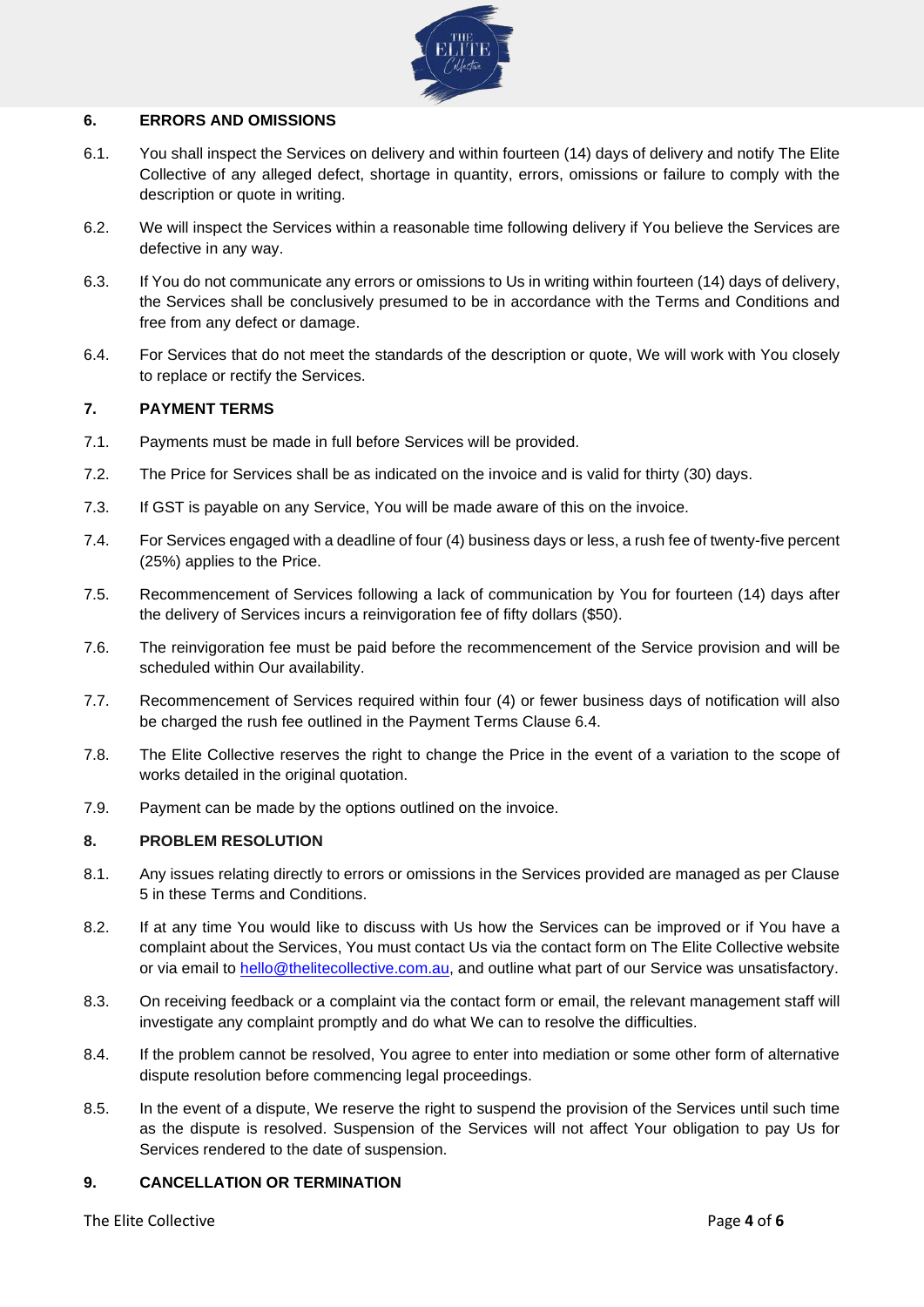

- 9.1. Each of Us may terminate Services engaged if:
	- 9.1.1.The other commits any material or persistent breach of its obligations under these Terms and Conditions (which, in the case of a breach capable of remedy, shall not have been remedied within 14 days of receipt by the party in breach of a notice identifying the breach and requiring its remedy); or
	- 9.1.2.The other becomes insolvent. Termination must be effected by written notice served on the other.
- 9.2. You retain the right to cancel delivery of Services any time before work commences by giving written notice to The Elite Collective and will be refunded the full payment sum.
- 9.3. Any cancellation after work has commenced will incur an appropriate fee to compensate for the time spent delivering Services up to the time of cancellation.
- 9.4. The Elite Collective retains the right to terminate Our Services immediately by providing written notice to You if:
	- 9.4.1.There has been a change of law, rule, regulation or professional standard or a change in circumstance that would cause the continued provision of the Services under these Terms and Conditions by The Elite Collective to violate such law, rule, regulation or professional standard;
	- 9.4.2.Or would otherwise, in the reasonable opinion of The Elite Collective, prejudice The Elite Collective's ability to comply with any applicable auditor independence requirement.

# **10. CONFIDENTIALITY AND PRIVACY**

- 10.1. The Elite Collective is committed to complying with the Federal Privacy Act 1988 and National Privacy Principles when collecting, holding or disclosing personal and sensitive information.
- 10.2. The Elite Collective will treat as confidential all such information obtained from You in the course of performing Our Services and will not use such information except:
	- 10.2.1. In connection with the performance of the Services;
	- 10.2.2. As may be required by law or judicial process, by any persons or bodies responsible for regulating either party's business (including any regulatory or accounting profession supervisory authorities in Australia or elsewhere);
	- 10.2.3. Or as required by a party's internal policies or as either party reasonably determines is necessary to protect its own legitimate interests.

# **11. STAFF**

11.1. You agree that during the provision of the Services, and for six (6) months thereafter, You will not make any offer of employment to any representative or employee of The Elite Collective involved in the provision of the Services without Our prior written consent.

# **12. INTELLECTUAL PROPERTY**

- 12.1. The copyright for any designed, drawn, or written document provided as part of the delivery of Services shall remain vested with The Elite Collective.
- 12.2. You shall only use all documents provided by Us for personal use.
- 12.3. The Title to and all Intellectual Property Rights in the Services, the Website and any documentation relating to the Services remain the property of The Elite Collective.

# **13. INDEMNITIES**